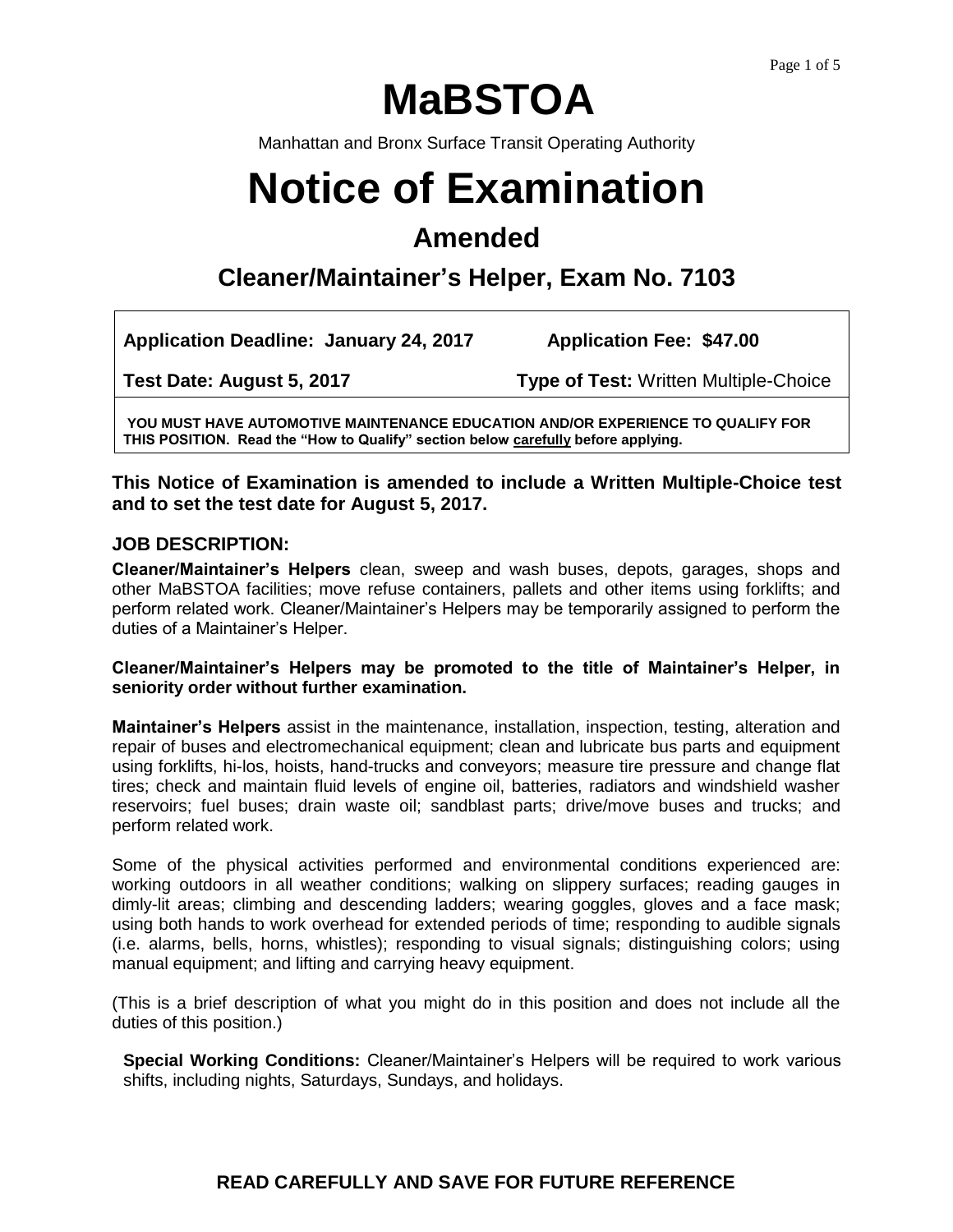# **SALARY AND BENEFITS:**

The current appointment rate for Cleaner/Maintainer's Helper is \$16.4914 per hour for a 40-hour week with increments to \$27.4856 after five years. These rates are subject to change. In addition, incumbents receive night and weekend differentials, paid holidays, vacation and sick leave, a comprehensive health and pension plan.

# **HOW TO QUALIFY:**

**Education and Experience Requirements**: By June 30, 2017 you must have:

- 1. Two years of full-time experience performing or assisting in the performance of inspection, installation, alteration, maintenance, testing or repair of bus, truck, automotive or aircraft electro-mechanical components including bodies, engines, transmissions, brakes, electrical or air conditioning systems, or related components or systems; or
- 2. Graduated from a vocational high school with a major course of study in automotive maintenance, or a closely related field. This school must be approved by a state's Department of Education or comparable agency; or
- 3. Graduated from a recognized trade school or technical school with a major course of study in auto-mechanics, or a closely related field, totaling at least 600 hours. This school must be approved by a state's Department of Education or comparable agency; or
- 4. An A.A.S. degree or higher from an accredited college of university in auto-mechanics or a closely related field. Accreditation must be by a regional, national, professional or specialized agency recognized as an accrediting body by the U.S. Secretary of Education or by the Council for Higher Education Accreditation (CHEA).

You are responsible for determining whether or not you meet the qualification requirements for this examination prior to submitting your application. If you are marked "Not Qualified," your application fee will **not** be refunded and you will **not** receive a score.

#### **REQUIREMENTS TO BE APPOINTED:**

**Driver License Requirement**: A motor vehicle driver license valid in the State of New York is required at the time of appointment.

In addition, those appointed must possess, upon the completion of a three-week induction training program, either

- 1. A Learner Permit for a Class B Commercial Driver License (CDL) with a passenger endorsement and no disqualifying restrictions, valid in the State of New York; or
- 2. A Class B Commercial Driver License (CDL) with a passenger endorsement and no disqualifying restrictions valid in the State of New York.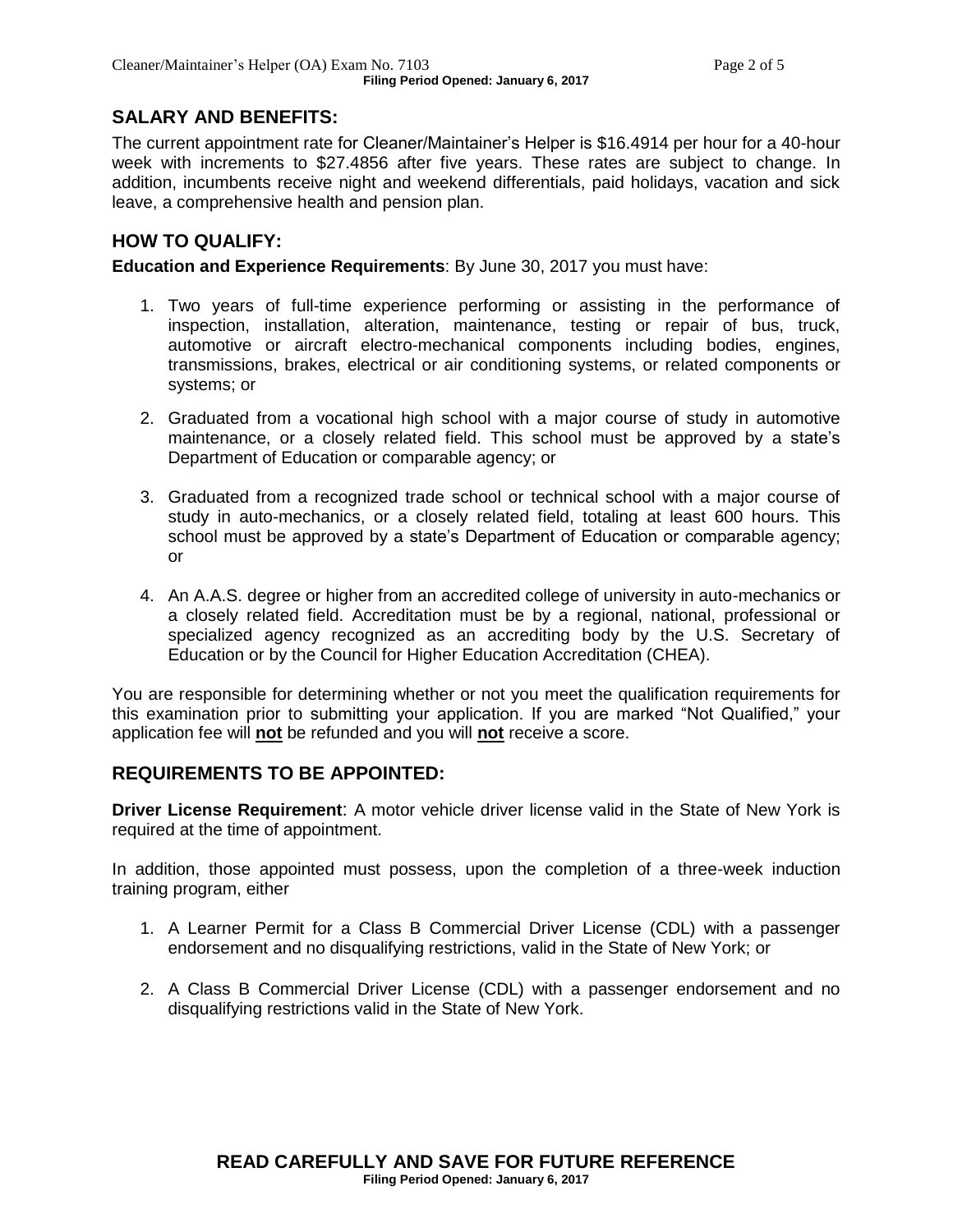# **REQUIREMENTS TO BE APPOINTED** (Continued)

If you qualify under "1" above, your appointment will be subject to the receipt of a Class B CDL valid in the State of New York with passenger endorsement and no disqualifying restrictions at the end of the training course in bus operation. If you fail to successfully complete this training, including the receipt of the Class B CDL as indicated above, you may be terminated.

If you have serious moving violations, a license suspension or an accident record you may be disqualified.

The above license must be maintained for the duration of your employment.

**Drug Screening Requirement:** You must pass a drug screening in order to be appointed, and if appointed, you will be subject to random drug and alcohol tests for the duration of your employment. Additionally, if you have tested positive on a drug or alcohol test or had a refusal to test during pre-employment or while employed by a Federal DOT-regulated employer during the applicable period, you must have completed the Substance Abuse Professional (SAP) process required by federal law in order to be appointed to this safety-sensitive position.

**English Requirement:** You must be able to understand and be understood in English.

**Medical Requirements:** Medical guidelines have been established for the position of Cleaner/Maintainer's Helper. You will be examined to determine whether you can perform the essential functions of these positions. Where appropriate, a reasonable accommodation will be provided for a person with a disability to enable him or her to perform the essential functions of these positions.

**Proof of Identity:** Under the Immigration Reform and Control Act of 1986, you must be able to prove your identity and your right to obtain employment in the United States prior to employment with MTA New York City Transit/MaBSTOA.

**Residency:** New York City residency is not required for this position.

# **HOW TO OBTAIN AN APPLICATION**

During the application period, you may obtain an *Application* for this examination online at <http://mta.info/nyct/hr/appexam.htm> or in person at the MTA Exam Information Center as indicated below.

**MTA EXAM INFORMATION CENTER:** Open Monday through Friday, from 9 AM to 5 PM, in the lobby at 180 Livingston Street, Brooklyn, New York. Directions: take the A, C, F or R trains to the Jay Street-Metro Tech Station, or the 2 or 3 train to the Hoyt Street Station. The Exam Center will be closed on January 16, 2017 for Martin Luther King Day.

#### **REQUIRED FORMS:**

1. *Application:* Make sure that you follow all instructions with your *Application*, including payment of fee. Save a copy of the instructions for future reference.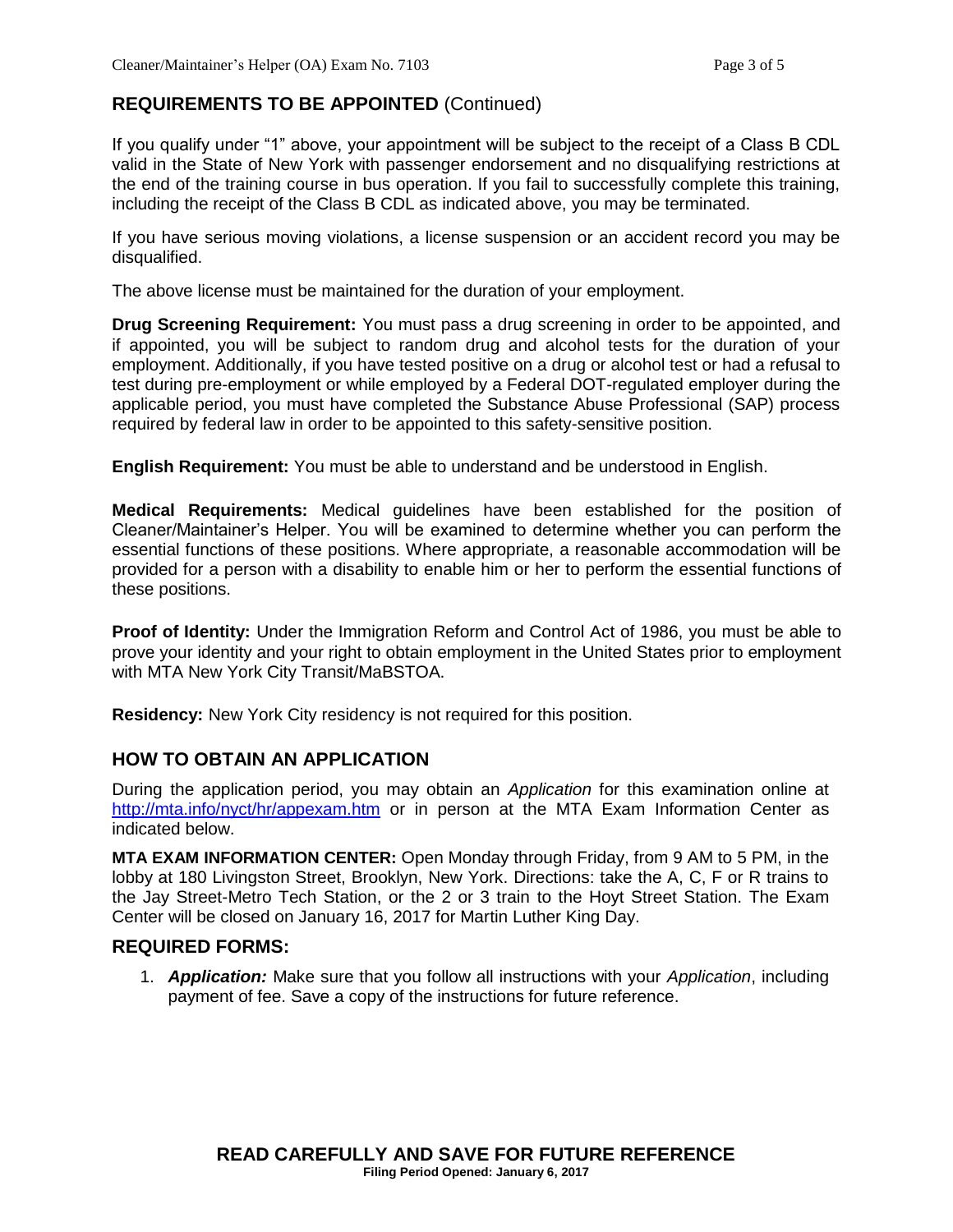# **REQUIRED FORMS** (Continued)

- 2. *Education and Experience Test Paper:* Write your social security number in the box at the top of each page, and the examination title and number in the box provided. **This form must be filled out completely and in detail for you to receive your proper rating.** Keep a copy of your completed Education and Experience Test Paper for your records.
- 3. *Foreign Education Fact Sheet* **(Required only if you need credit for your foreign education for this examination):** If you were educated outside the United States, you must have your foreign education evaluated to determine its equivalence to education obtained in the United States. The services that are approved to make this evaluation, as well as instructions on how to submit this evaluation are listed in the *Foreign Education Fact Sheet* included with your application packet. When you contact the evaluation service, ask for a "document-by-document" (general) evaluation of your foreign education.

# **HOW TO SUBMIT AN APPLICATION AND PAY THE APPLICATION FEE:**

If you believe you meet the requirements in the "How to Qualify" section, **you must apply by mail** as indicated below. New York City Transit will **not** accept *Applications* in person.

#### **Applications by Mail must:**

- 1. Include all the required forms, as indicated in the Required Forms section above.
- 2. Be postmarked by the last day of the application period.
- 3. Be mailed to the address in the *Correspondence Section* of this notice.
- 4. Include the appropriate fee in the form of a money order.

#### **The Money Order (Postal Money Order Preferred) must:**

- 1. Be made payable to MTA New York City Transit.
- 2. Be valid for one year.
- 3. Have the following information written on it: your name, home address, the last four digits of your social security number, and the exam title and exam number.
- 4. Include the appropriate fee in the form of a money order.

Save your money order receipt for future reference and proof of filing an *Application.*

Cash and personal checks will **not** be accepted.

**Application Fee:** This fee is generally not refundable. Under special circumstances, you may be entitled to a refund. You should refer to the Department of Citywide Administrative Services (DCAS) Exam Regulations to determine if you are entitled to a refund prior to requesting a refund. You can refer to the bottom of the last page of this Notice of Examination for instructions on how to obtain a copy of the DCAS Exam Regulations.

#### **HOW TO SUBMIT AN APPLICATION WHEN REQUESTING A FEE WAIVER**

Applicants who would like to request a Fee Waiver must submit an application by mail as indicated above and must submit the application and required forms by mail to the address in the Correspondence section below **by the last day of the application period**. MTA New York City Transit will not accept applications in person. Additional information on how to request an application fee waiver is available with the Application.